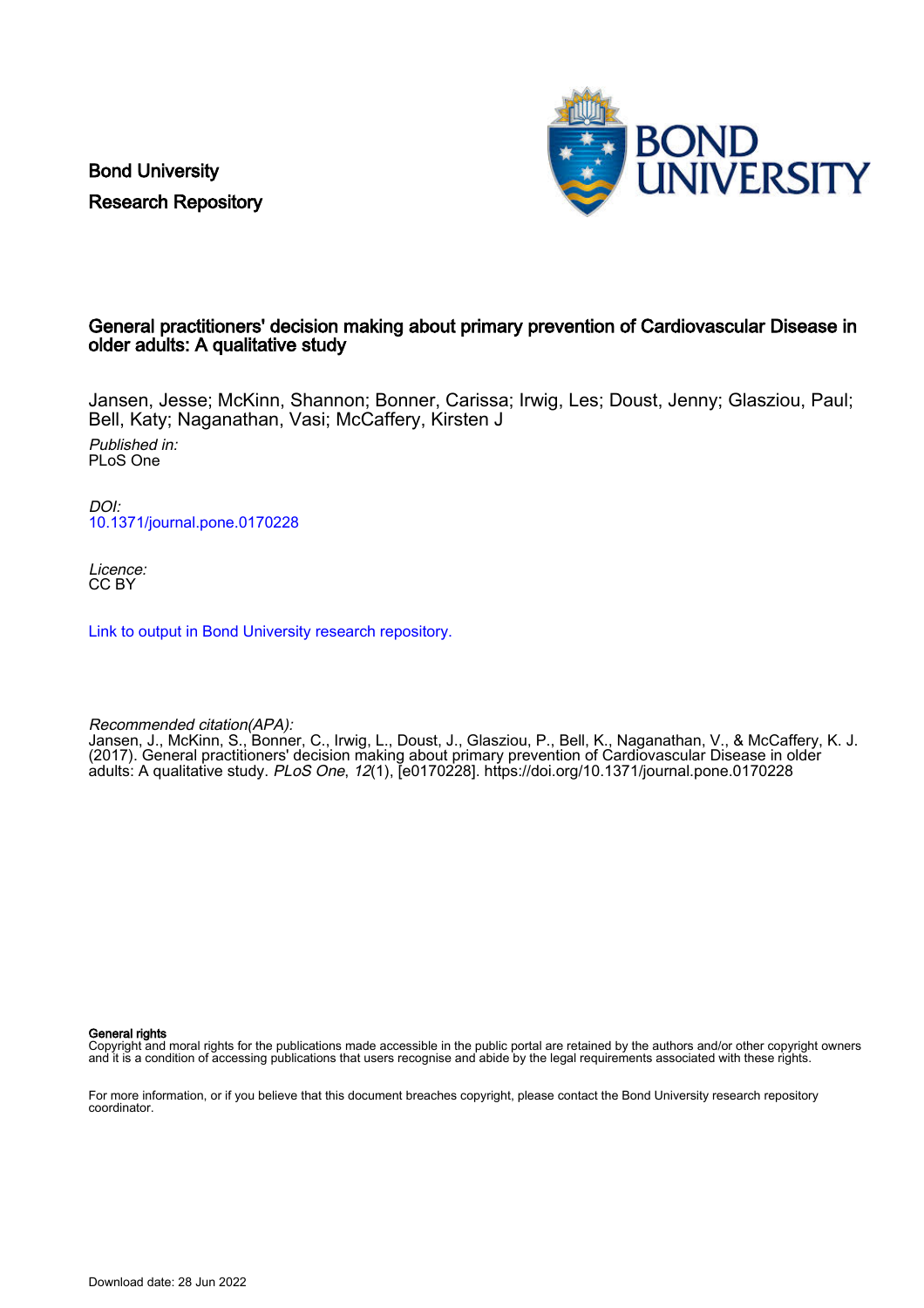

# **OPEN ACCESS**

**Citation:** Jansen J, McKinn S, Bonner C, Irwig L, Doust J, Glasziou P, et al. (2017) General Practitioners' Decision Making about Primary Prevention of Cardiovascular Disease in Older Adults: A Qualitative Study. PLoS ONE 12(1): e0170228. doi:10.1371/journal.pone.0170228

**Editor:** Maciej Buchowski, Vanderbilt University, UNITED STATES

**Received:** August 1, 2016

**Accepted:** December 30, 2016

**Published:** January 13, 2017

**Copyright:** © 2017 Jansen et al. This is an open access article distributed under the terms of the Creative Commons [Attribution](http://creativecommons.org/licenses/by/4.0/) License, which permits unrestricted use, distribution, and reproduction in any medium, provided the original author and source are credited.

**Data Availability Statement:** Data underlying our findings cannot be made publicly available for ethical reasons; public availability would compromise our doctors' privacy. Data requests may be sent to the corresponding author at [jesse.jansen@sydney.edu.au](mailto:jesse.jansen@sydney.edu.au).

**Funding:** The study was funded by the National Health and Medical Research Council (NHMRC), through grants awarded to the Screening and Test Evaluation Program (no. 633003) and Bond University (no. 511217). CB was supported by an

RESEARCH ARTICLE

# General Practitioners' Decision Making about Primary Prevention of Cardiovascular Disease in Older Adults: A Qualitative Study

**Jesse Jansen1,2\*, Shannon McKinn1,2, Carissa Bonner1,2, Les Irwig1 , Jenny Doust1,3, Paul Glasziou1,3, Katy Bell1 , Vasi Naganathan4 , Kirsten McCaffery1,2**

**1** Screening and Test Evaluation Program (STEP), Sydney School of Public Health, The University of Sydney, Sydney, New South Wales, Australia, **2** Centre for Medical Psychology and Evidence-based Decision-making (CeMPED), The University of Sydney, Sydney, New South Wales, Australia, **3** Faculty of Health Sciences and Medicine, Bond University, Robina, Queensland, Australia, **4** Centre for Education and Research on Ageing (CERA), Ageing and Alzheimer's Institute, Concord Hospital, The University of Sydney, Sydney, New South Wales, Australia

\* jesse.jansen@sydney.edu.au

## Abstract

### **Background**

Primary cardiovascular disease (CVD) prevention in older people is challenging as they are a diverse group with varying needs, frequent presence of comorbidities, and are more susceptible to treatment harms. Moreover the potential benefits and harms of preventive medication for older people are uncertain. We explored GPs' decision making about primary CVD prevention in patients aged 75 years and older.

#### **Method**

25 GPs participated in semi-structured interviews in New South Wales, Australia. Transcribed audio-recordings were thematically coded and Framework Analysis was used.

#### **Results**

Analysis identified factors that are likely to contribute to variation in the management of CVD risk in older people. Some GPs based CVD prevention on guidelines regardless of patient age. Others tailored management based on factors such as perceptions of prevention in older age, knowledge of limited evidence, comorbidities, polypharmacy, frailty, and life expectancy. GPs were more confident about: 1) medication and lifestyle change for fit/ healthy older patients, and 2) stopping or avoiding medication for frail/nursing home patients. Decision making for older patients outside of these categories was less clear.

#### **Conclusion**

Older patients receive different care depending on their GP's perceptions of ageing and CVD prevention, and their knowledge of available evidence. GPs consider CVD prevention for older patients challenging and would welcome more guidance in this area.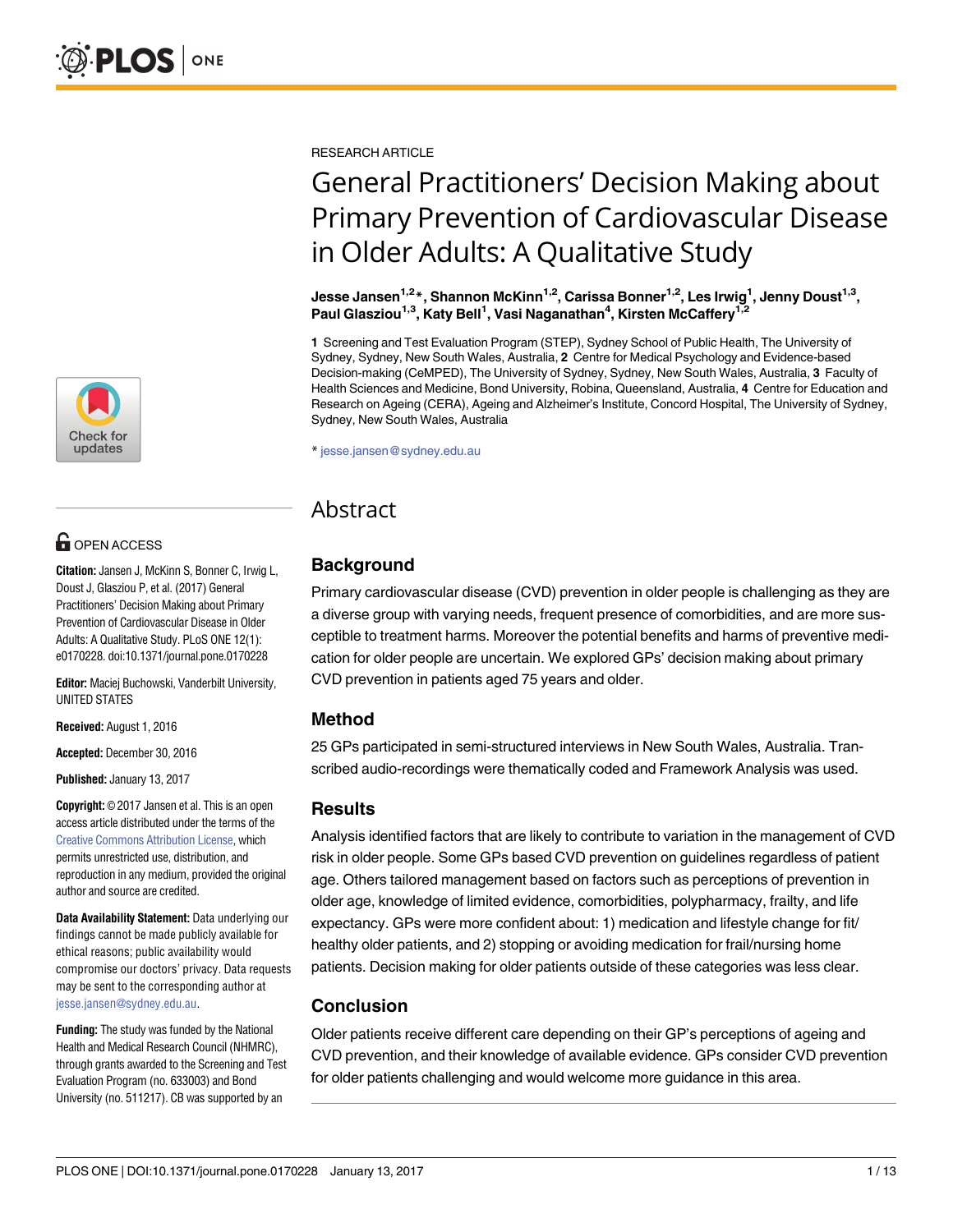<span id="page-2-0"></span>

Australian Postgraduate Award. JJ and KM were supported by NHMRC fellowships. The funders had no role in study design, data collection and analysis, decision to publish, or preparation of the manuscript.

**Competing Interests:** The authors have declared that no competing interests exist.

#### **Introduction**

Decision making for older adults is complex, especially for those who have multimorbidity. Scientific evidence for treatments and tests in the older population is often limited as this group has traditionally been excluded from clinical trials, and when included they are generally more fit and healthy than older people in the community [[1\]](#page-10-0). Multimorbidity often leads to polypharmacy, which increases the risk of drug-related problems (e.g. adverse drug reactions) [\[2](#page-10-0)]. As a result, it is difficult to predict the effect of each individual drug and to compare the overall benefits and harms  $[3, 4]$  $[3, 4]$  $[3, 4]$  $[3, 4]$ . In addition, the older population is heterogeneous. Older people vary widely in their health and function, and in their treatment and health outcome preferences [\[5–7](#page-11-0)]. General practitioners (GPs) are at the frontline of providing care for older people, and not surprisingly studies have identified numerous challenges [\[8](#page-11-0), [9](#page-11-0)].

One issue that stands out as particularly complex is decision making about preventive medications in older people  $[8-10]$ . This requires weighing up the potential of future benefits, which is difficult to quantify for an individual, against short term risk of harm due to adverse effects of medications in the context of decreasing life expectancy and overall health. In a qualitative study, GPs expressed feeling "under pressure" from clinical guidelines to prescribe preventive medicines despite acknowledging that potential harms of side effects of preventive medication and polypharmacy may outweigh future risk reduction [[11](#page-11-0)].

Medicines for primary CVD prevention are commonly used in older people [\[12–14](#page-11-0)] and these medicines are frequently continued until the end of life when they may not be necessary  $[14, 15]$  $[14, 15]$  $[14, 15]$  $[14, 15]$ . Most international guidelines for primary CVD prevention encourage the use of 5- or 10 year absolute (or overall, global or combined) CVD risk scores (AR) to target preventive treatment in asymptomatic patients who are at high risk [[16\]](#page-11-0). However, CVD risk prediction models are not well validated in older people [\[17\]](#page-11-0). Since AR increases with age, and people at higher risk benefit more in terms of risk reduction, it is reasonable to argue that older people (and especially otherwise healthy older people) have the potential to benefit at least as much from primary CVD prevention as younger people [\[18](#page-11-0), [19](#page-11-0)], and otherwise healthy older people should not be denied potentially effective preventive medication based on their age alone. However, many commonly used cardiovascular risk prediction models do not allow for competing risks from non-cardiovascular deaths. This may lead to overestimation of short term cardiovascular risk and the potential benefit from preventive treatment in older people, especially those with a very limited life expectancy. The benefits and harms of cardiovascular disease preventive medication for older people are therefore uncertain [[20](#page-11-0), [21\]](#page-11-0).

Several principles have been proposed that are potentially helpful in supporting clinician decision making in this arena  $[22-24]$  $[22-24]$  $[22-24]$ . Key in all of these approaches is optimising care by carefully tailoring treatment to the context and preferences of the individual (older) patient with multimorbidity. However, systematic reviews suggest that these principles are generally poorly applied in guidelines for this group [\[25–28](#page-12-0)]. One review looked at primary CVD prevention in older people specifically, and showed that only a handful of clinical practice guidelines adequately addressed evidence about potential benefits and harms of CVD prevention in older people or how to tailor CVD management to multimorbidity and limited life expectancy [\[25\]](#page-12-0). If guidance on primary CVD prevention for older people is so limited, how do GPs navigate this complex topic?

This study investigated GPs' experiences of primary CVD prevention amongst older patients (aged 75+) to identify how they make decisions about the management of CVD risk in this population.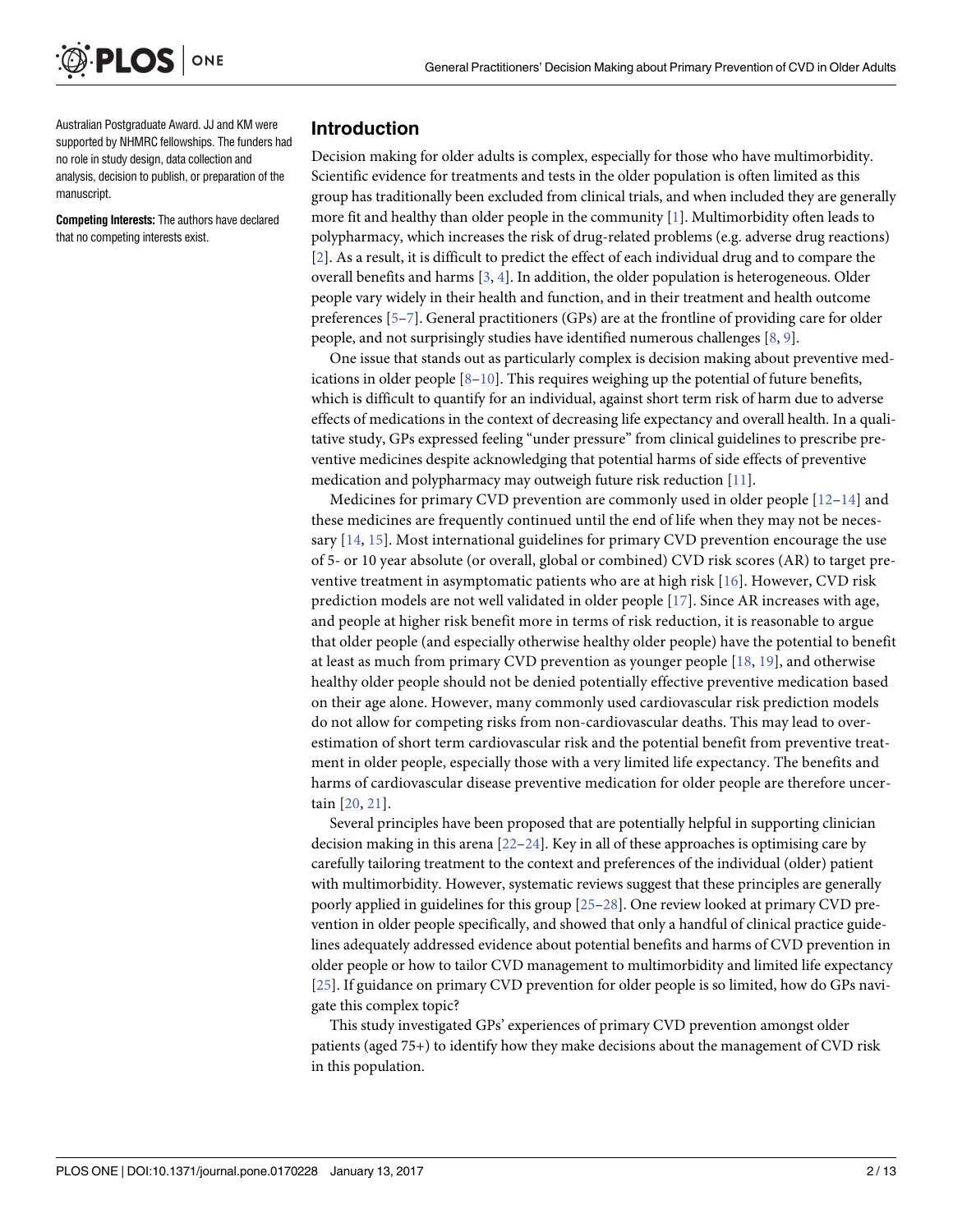## <span id="page-3-0"></span>**Methods**

#### **Participants**

Twenty-five GPs participated in New South Wales, Australia. Participants were purposively selected to cover a range of characteristics that are known to influence CVD risk management and/or may influence management of older people [\[29–32](#page-12-0)]. This included gender, age, years of GP practice, number of patients in practice aged 75 years and older, and use of absolute CVD risk AR assessment. See Table 1.

## **Recruitment**

GPs were sent invitation letters through eight Divisions of General Practice. Fifty-seven GPs returned expression of interest forms, of which 25 GPs were enrolled into this study, the remaining GPs were interviewed as part of a study on CVD risk management in the general population (*<*75 years of age) [[33](#page-12-0), [34](#page-12-0)]. Analyses suggested saturation of key themes, so no further recruitment was conducted [\[35\]](#page-12-0). Ethics approval for the study was obtained through the Human Research Ethics Committee of the Sydney Local Health District (Protocol No. X11- 0200).

## Data collection

Semi-structured interview schedules covering CVD risk assessment and management were developed by the research team, piloted with a convenience sample of GPs, and revised to improve question clarity (see S1 [Text\)](#page-10-0). Participants signed a consent form before being interviewed in person or by telephone. Audio-recordings were transcribed verbatim. Two authors trained in public health qualitative methods (JJ, SM) conducted interviews between November 2011 and September 2012.

### Analysis

A Framework Analysis method was used. This is a matrix-based method of thematic analysis involving five steps: 1) familiarisation with the data through reading/coding/discussing initial

| Characteristic            | Category                               | n              |
|---------------------------|----------------------------------------|----------------|
| Sex                       | Female                                 | 13             |
|                           | Male                                   | 12             |
| Age (years)               | $<$ 40                                 | 5              |
|                           | $40 - 49$                              | 1              |
|                           | $50 - 59$                              | 10             |
|                           | $60+$                                  | 9              |
| Years of practice         | < 10                                   | 2              |
|                           | $10 - 19$                              | 4              |
|                           | $20 - 29$                              | $\overline{7}$ |
|                           | $30+$                                  | 12             |
| GP role in practice       | Contractor/sessional/retainer/salaried | 12             |
|                           | Partner/principal                      | 13             |
| Number of GPs in practice | $1 - 5$                                | 15             |
|                           | $6 - 10$                               | 6              |
|                           | $11+$                                  | 4              |

**Table 1. GP characteristics.**

doi:10.1371/journal.pone.0170228.t001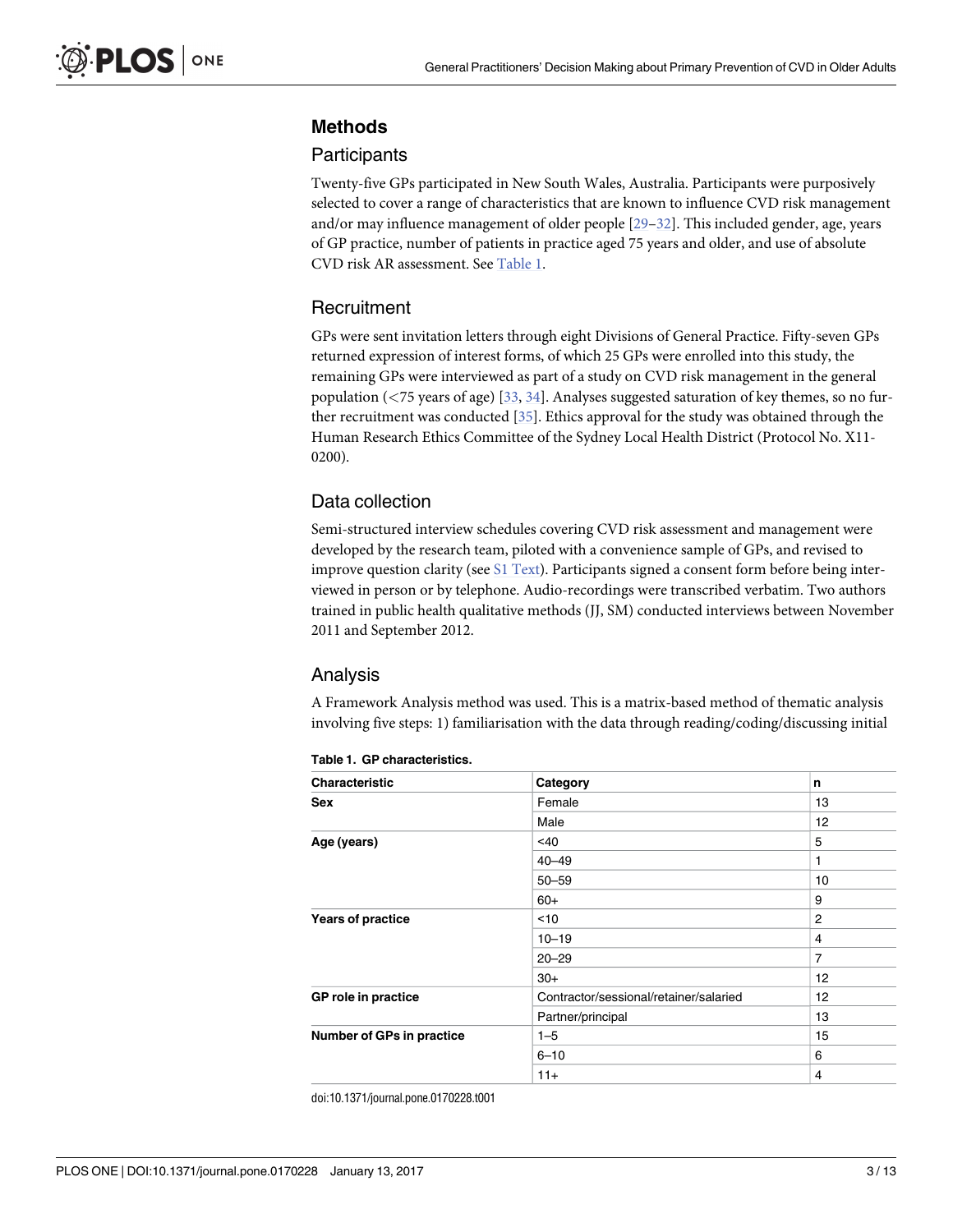<span id="page-4-0"></span>transcripts (JJ, SM, CB); 2) creating a thematic framework (JJ, SM, CB); 3) indexing—coding remaining transcripts according to the framework, with iterative revision of framework (JJ, SM); 4) charting—themes/quotes summarised in the framework (JJ, SM); 5) mapping and interpretation—framework data were examined within and across themes and participants, summarised (SM), and discussed with all authors [[36](#page-12-0)]. Rigour was addressed by: repeated coding of transcripts by different team members; constant comparison between the existing framework and new data; detailed documentation of the analysis process; and discussion of themes with all authors, including an experienced qualitative researcher (KM), two academic GPs (JD, PG), and a geriatrician (VN) [\[37\]](#page-12-0).

#### **Results**

Most GPs felt uncertain about CVD risk management in older people, however they varied in: 1) their awareness of (the lack of) evidence for primary CVD prevention in older people, 2) their perceptions of treatment complexity and feasibility in the older patient context, and 3) their ability and confidence to adapt management accordingly. In the following section, we will explain overall patterns relating to GPs decision making about primary prevention of cardiovascular disease in older adults. [Table](#page-5-0) 2 provides a summary of these themes, with illustrative quotes from the data. For evidence relating to GPs' decision making approaches, please see S1 [Table](#page-10-0).

#### Applicability of primary CVD prevention guidelines for older people

Contradictory stances emerged regarding how GPs viewed the applicability of primary CVD prevention guidelines. Some GPs seemed to assume that guidelines are applicable to patients of all ages and because the use of absolute CVD risk (AR) is recommended in the Australian guidelines, and is available as a tool in practice software, presume it must have been validated for all ages. Other GPs were aware of limitations with the guidelines, for example, that Framingham based AR models cut off at age 74 and may therefore not be valid for patients aged 75+. Some GPs mentioned recent studies and/or guideline recommendations that specify adjusted treatment targets for older people, and other GPs stated that they were unsure about guideline recommendations for this population.

This variation was also reflected in management approaches. Several GPs described their approach to CVD risk management as largely the same in older versus younger patients, driven by the perceived high importance of reducing CVD risk (factors). Other GPs mentioned that their approach is generally *"less intense"* (GP55) in older people and/or described factors that they take into account in their decision making, in particular frailty, quality of life, balancing benefits and harms, multimorbidity, and prognosis or life expectancy. We will discuss each of these factors in more detail below.

#### The older patient context

**Fit versus frail older adults.** Level of frailty played a more important role than age in determining how GPs manage CVD risk. GPs tended to take a similar approach to CVD risk management in patients regardless of age if the patient is fit and healthy. Frail patients, including patients in nursing homes, were less aggressively managed generally. Several GPs commented that CVD risk is less modifiable in frailer patients, due to inability to exercise or unfeasible treatment targets (see 'Less stringent treatment thresholds and targets' below). Although according to some, lifestyle change is still possible. Some GPs mentioned that it is important not to misclassify patients as frail or fit, as it cannot be presumed that these states are stable over time.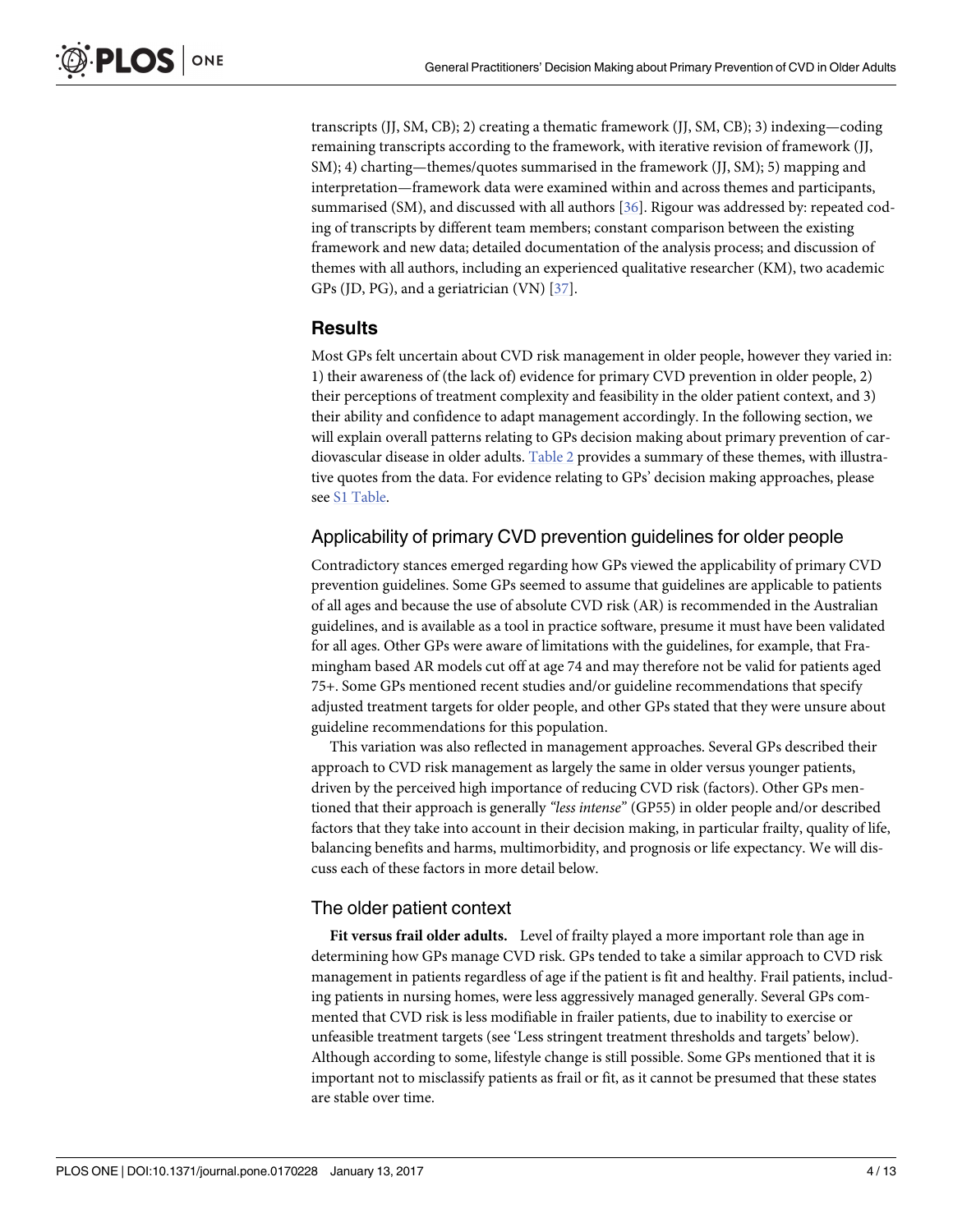| Theme                                                               | <b>Illustrative quote</b>                                                                                                                                                                                                                                                                                                                                                                                                                                |  |
|---------------------------------------------------------------------|----------------------------------------------------------------------------------------------------------------------------------------------------------------------------------------------------------------------------------------------------------------------------------------------------------------------------------------------------------------------------------------------------------------------------------------------------------|--|
| Applicability of primary CVD prevention guidelines for older people |                                                                                                                                                                                                                                                                                                                                                                                                                                                          |  |
| Same quidelines for all ages                                        | • "The guidelines for managing cardiovascular risk are all the same regardless of age" (GP47).                                                                                                                                                                                                                                                                                                                                                           |  |
|                                                                     | • "If it's [the AR calculator] actually validated and is actually in here for most of us to use, it actually should be<br>appropriate to use for anyone." (GP30)                                                                                                                                                                                                                                                                                         |  |
| No valid guidelines for older adults                                | • "Well the [CVD risk] calculators don't tend to go over, much over 75, so they don't help very much" (GP51)                                                                                                                                                                                                                                                                                                                                             |  |
|                                                                     | • "I'd follow the guidelines up until the age of 70, that sounds appropriate but I am less confident if they are age<br>75" (GP20).                                                                                                                                                                                                                                                                                                                      |  |
| Different guidelines for older adults                               | • "Recently there's a suggestion we can accept higher blood pressure, round about 150, in the elderly and<br>perhaps higher cholesterol" (GP27)                                                                                                                                                                                                                                                                                                          |  |
| The older patient context                                           |                                                                                                                                                                                                                                                                                                                                                                                                                                                          |  |
| Fit versus frail older adults                                       | . "Even if they're not very elderly but very frail or have malignant illnesses I would be much less aggressive in the<br>treatment of cardiovascular riskotherwise I would treat it aggressively, the same if they were 65 or even 55."<br>(GP43)                                                                                                                                                                                                        |  |
|                                                                     | • "They got classified as 'old' and you'd have to say well this lady who is acutely ill now actually lives at home and<br>looks after herself and leads an active life" (GP23)                                                                                                                                                                                                                                                                           |  |
| Quality of life as treatment goal                                   | • "We just try to put more emphasis on how they're feeling and how they function, if they can walk, if they don't<br>feel dizzy, it's the whole thing." (GP30)                                                                                                                                                                                                                                                                                           |  |
|                                                                     | • "If they do get their weight down, if they do start to exercise a bit more than they were or walk or whatever, they<br>are going to be improving their longevity, their fitness to be older; they're going to have a better quality of life.<br>We may not make their life longer but we might make it have more quality." (GP12)                                                                                                                      |  |
| Multimorbidity                                                      | . "So I approach differently people over 75 who have significant co-morbidities. I'm very enthusiastic for them to<br>stop worrying about issues such as blood pressure and cholesterol." (GP 53).                                                                                                                                                                                                                                                       |  |
| Prognosis and life expectancy                                       | • "And at the age of 86, you know, you wonder, if you do treat these, is it really going to make any difference? You<br>know, people are, are maybe going to live until they're, they're 90 or something like that. So over the next four<br>years, will it make any difference? And, you know, realistically, probably it won't make much difference." (GP49)                                                                                           |  |
|                                                                     | • "I think we do need to manage their risk factors. It doesn't matter if they're old or not $(\ldots)$ people are living longer<br>and they are very healthy" (GP50)                                                                                                                                                                                                                                                                                     |  |
| Balancing benefits and harms                                        | • "The main challenge is to, are you doing more harm or good by treating them. Are you going to cause them<br>more issues by treating them, for example are you going to drop their blood pressure and they fall over and<br>break their hip and they die in 6 months. Or are you better off leaving them alone and keeping your fingers<br>crossed that they don't have a heart attack in 12 months, 2 years. It's very difficult." (GP51)              |  |
|                                                                     | • "You can't do much about their age now can you and, again you run the risk of overtreating them. And perhaps<br>one of these things is whatever you do don't do any harm () if you've got the healthy elderly who have maybe<br>minor risk factors () rather than giving them drugs I think you've probably got to think about not harming<br>them." (GP23)                                                                                            |  |
| Treatment complexity and optimising care                            |                                                                                                                                                                                                                                                                                                                                                                                                                                                          |  |
| Perceived modifiability of CVD risk in<br>older people              | • "People who have reached that other side of 75 you know they've got genes for longevity. I have got to assume<br>this person will reach 95 and they're 75." (GP12)                                                                                                                                                                                                                                                                                     |  |
|                                                                     | • "I might go a little bit. strongly on the risk factors because they haven't got much time to. on their hands to<br>improve their cardiovascular risk factors. I might start them on medication sooner rather than later." (GP39)                                                                                                                                                                                                                       |  |
| Less stringent treatment thresholds<br>and targets                  | . "I think you have to loosen up the targets quite frankly because I can get them to target but that then becomes a<br>compliance thing because they just hate, they just, they just feel miserable" (GP51)                                                                                                                                                                                                                                              |  |
| Polypharmacy                                                        | • "[In] older people we have to be very, very careful of the dosage. It all depends upon their clinical state of health<br>then. And we have to be very, very careful of the interaction of the medication and their cognition and<br>understanding of the medication intake." (GP15)                                                                                                                                                                    |  |
| Deprescribing                                                       | . "I do a lot of work in palliative care. And I also have a lot of patients in retirement village and nursing homes and<br>so on. And I encourage them, all those people, to stop the medications that are associated with prolonging life,<br>such as statins and aspirin and, and so on. I think if people have got cognitive impairment and therefore have to<br>be in an aged care facility, we shouldn't be trying to avoid heart attacks. " (GP53) |  |
|                                                                     | • "I'm keen to try and reduce medication where I can if possible and would look at ways of trying to streamline it<br>minimise side effects of the different medications they may be on" (GP20).                                                                                                                                                                                                                                                         |  |

#### <span id="page-5-0"></span>[Table](#page-4-0) 2. Summary of themes relating to GPs' decision making about primary prevention of cardiovascular disease in older adults\*.

\*See S1 [Table](#page-10-0) for evidence related to GPs' decision making approach

doi:10.1371/journal.pone.0170228.t002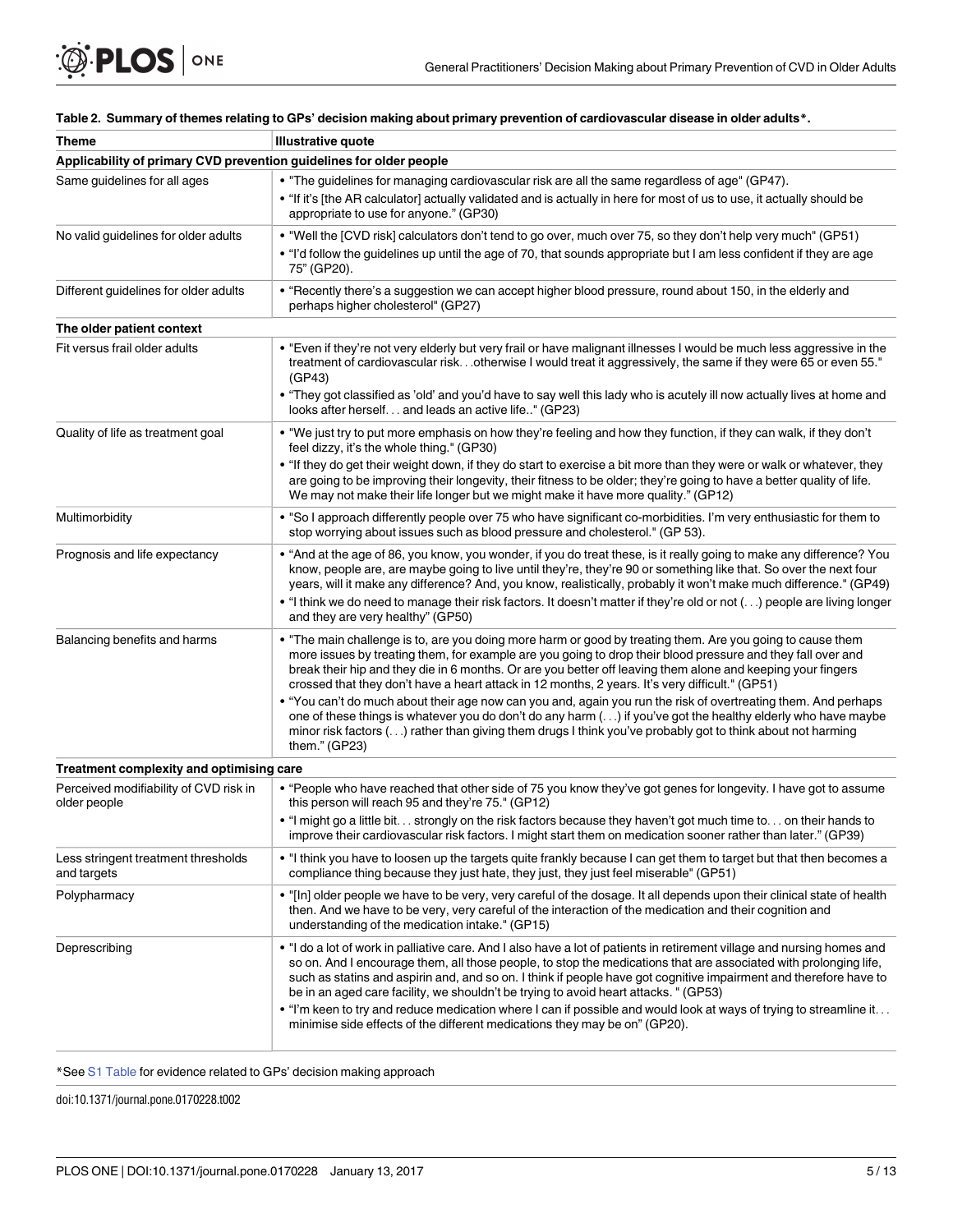**Quality of life.** Several GPs expressed that their main goal of care is to improve/maintain older patients' quality of life, mobility, independence and activities of daily living, and according to that perspective, managing CVD risk is an added bonus for some but a necessity for others. Some, but not all, GPs therefore expressed a preference for "prescribing" lifestyle change, in particular exercise, over medication as it has broader benefits for general quality of life including improved mobility, cognitive function, and falls risk management.

Similarly, patients may be encouraged to take medication if it is felt that medication may improve their quality of life (e.g. a CVD preventive medication might be more likely to be prescribed if it also helped alleviate a patient's shortness of breath).

**Multimorbidity.** Several GPs commented that they are less concerned about high blood pressure and cholesterol in older patients with multimorbidity and they may decide not to manage CVD risk in these patients, as lifestyle change and medication may reduce already poor quality of life (e.g. due to polypharmacy and increased risk of drug related problems, or stopping enjoyable habits for limited health benefit).

**Prognosis and life expectancy.** Contrasting ideas about life expectancy can justify both decisions to manage and to not manage CVD risk. According to some GPs, as life expectancy is difficult to predict for an individual older patient, there is still scope for preventive management to make a difference. Older patients' shorter life expectancy prompted some GPs to prescribe medication to try and achieve an effect as soon as possible.

Several GPs questioned the usefulness of preventive medication (in particular statins) for older patients if they are unlikely to live long enough to benefit from it. Estimated life expectancy was also weighed against the patient's risk level with patients perceived to be at higher risk (e.g. very high blood pressure or high AR) more likely to be treated regardless of their prognosis. Some took CVD risk management as an opportunity to talk about end of life planning and advanced care plans, although others commented that their patients are not inclined to discuss these issues with their GP.

**Balancing benefits and harms.** GPs talked about the challenge of finding the appropriate balance between risk reduction, reduced quality of life (particularly due to side effects), and the burden of taking medication in the context of limited life expectancy. The point was raised by some GPs that certain patients might prefer a shorter life and a faster death due to a heart attack over living longer and dying slowly in a nursing home setting. At the same time, GPs mentioned the need to prevent stroke and especially stroke related disability in older people, resulting in a dilemma around the benefits and harms of preventive medication.

Falls risk was a commonly mentioned side effect that GPs want to avoid which influenced the decision to prescribe anti-hypertensive medication, and subsequent treatment dosage. Other side effects of medication mentioned included body pain with statins, and liver dysfunction.

#### Treatment complexity and optimising care

**Perceived modifiability of CVD risk in older people.** Age was mentioned as one of the main CVD risk factors, thereby generally reducing the modifiability of CVD risk in older people: *"because as I said age itself is*. . . *harder to control"* (GP39). Often, a distinction was made between the 'young-old' (aged 75–85 years) and the 'old-old' (85 years plus) and several GPs commented that they would not start preventive treatment in the latter group.

At the same time, risk modifiability was considered to be influenced by patient context (e.g. general health, multimorbidity–see 'The older patient context' above) and patient motivation rather than age. The concept of some older adults being "genetically young" and showing a "degree of survivorship" was mentioned. This could either motivate GPs to actively manage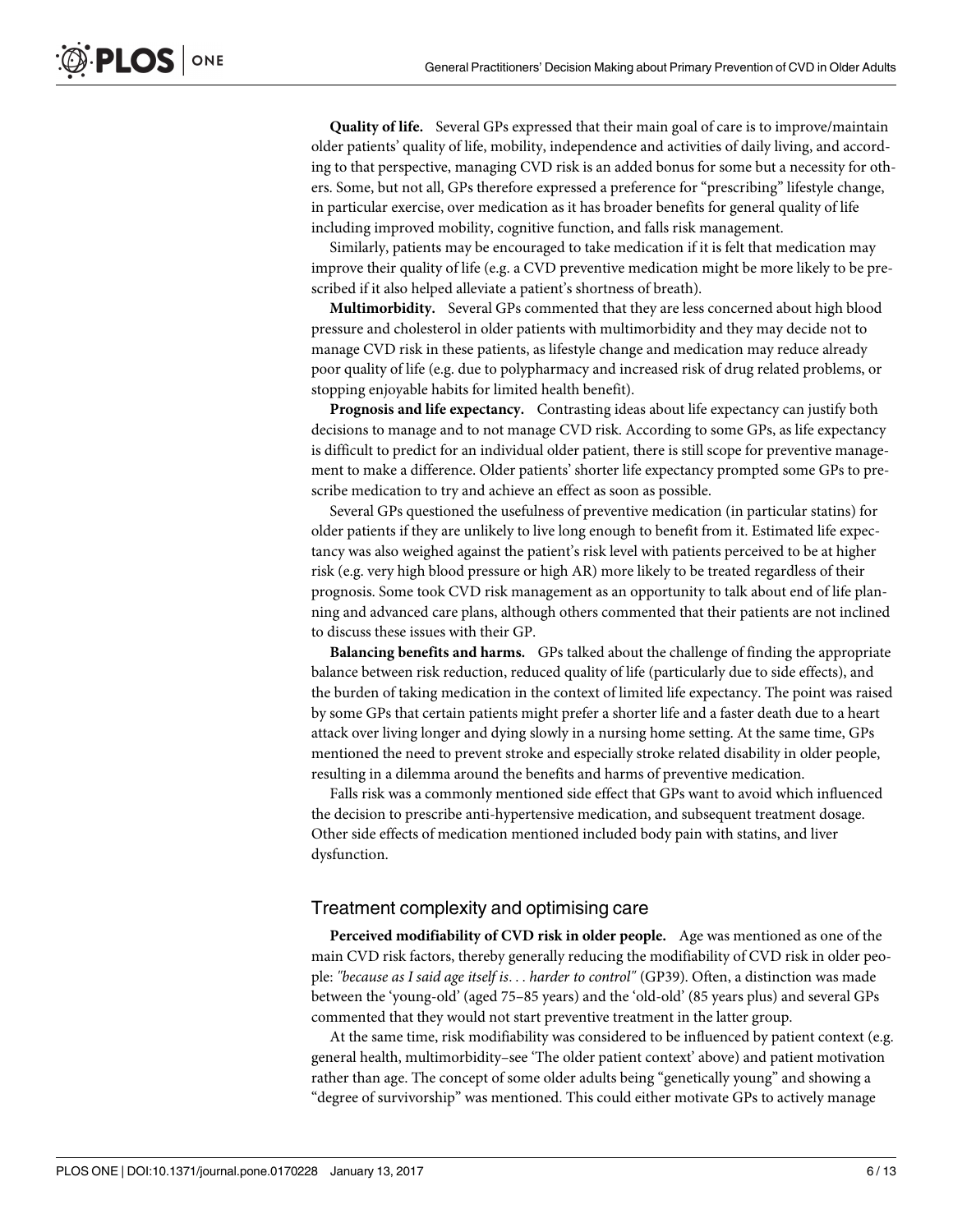<span id="page-7-0"></span>risk or result in the perception that if CVD isn't established at age 75, active risk management is not required.

Many GPs thought that risk was less modifiable with lifestyle change than medication.

However several also spoke of non-CVD risk related benefits to lifestyle change, and patients reducing their CVD risk through lifestyle changes even at an older age. Perceived modifiability also depended on older patients' motivation to take medications or make lifestyle changes. Many GPs talked about older patients being change averse, specifically in regards to smoking cessation, diet, and exercise.

**Less stringent treatment thresholds and targets.** Although some mentioned using the same approach in older versus younger patients, many GPs commented that treatment targets and prescribing thresholds are not feasible for older people and need to be applied more flexibly due to increased risk of side effects, frequent polypharmacy, and the complexities of multimorbidity in this group. This flexibility was mentioned generally and specifically in regards to cholesterol, blood pressure, and diabetes control.

**Polypharmacy.** GPs mentioned age related differences in how the body responds to medication, and the increased risk of interactions between medication and various factors including other medication, cognition, and alcohol. One GP expressed a hesitation to introduce new medications, as it can be difficult to distinguish side effects of medication from multimorbidity or other health issues. Some GPs raised concerns about overtreating older patients who are at high risk due to their age but have otherwise minor risk factors.

**Deprescribing.** Some GPs also mentioned a desire to minimise medication burden by stopping, or not initiating medication, especially in the very elderly or those in a nursing home, or if the patient is already taking multiple medicines. Not starting, or stopping, was more often mentioned for cholesterol than blood pressure lowering medication. GPs were more likely to recommend stopping medication if they thought it would improve quality of life. Some GPs mentioned using absolute risk (e.g. showing a patient that high risk is mainly caused by older age) as an argument for avoiding unnecessary CVD medication and reducing polypharmacy.

**Shared decision making issues.** Patient preferences were mentioned often, in relation to decision making involvement and making a trade-off between potential benefits and harms. Some GPs perceived a preference for paternalism and the GP making the decision in some of their older patients. On the other hand, some GPs commented that patient preferences for involvement are personality not age-based. Personal, cultural, and family attitudes towards longevity and death were also raised as important factors when making decisions about preventive medication. Several GPs talked about the challenge of keeping patients on potentially unnecessary medication at the urging of family members or because it has been prescribed by specialists who are perceived to be more strict in their CVD risk management approach.

Although most GPs adapted their care for older people to some extent, some GPs seemed to be particularly good at tailoring to the older patient context. These GPs were more aware of the evidence around CVD risk assessment and management in older adults, were concerned about polypharmacy and balancing the harms and benefits of taking preventive medications, expressed the opinion that lifestyle change is achievable for older adults, tailored their lifestyle advice according to patients' capabilities and preferences, and were keen to engage older adults and carers in decision making regarding interventions. However, it is important to note that often these GPs did not show all of these characteristics and, almost without exception, GPs expressed uncertainty around (some aspects of) CVD risk management in older people. [Table](#page-8-0) 3 provides a summary of the shared decision making issues reported by GPs, with illustrative quotes from the data.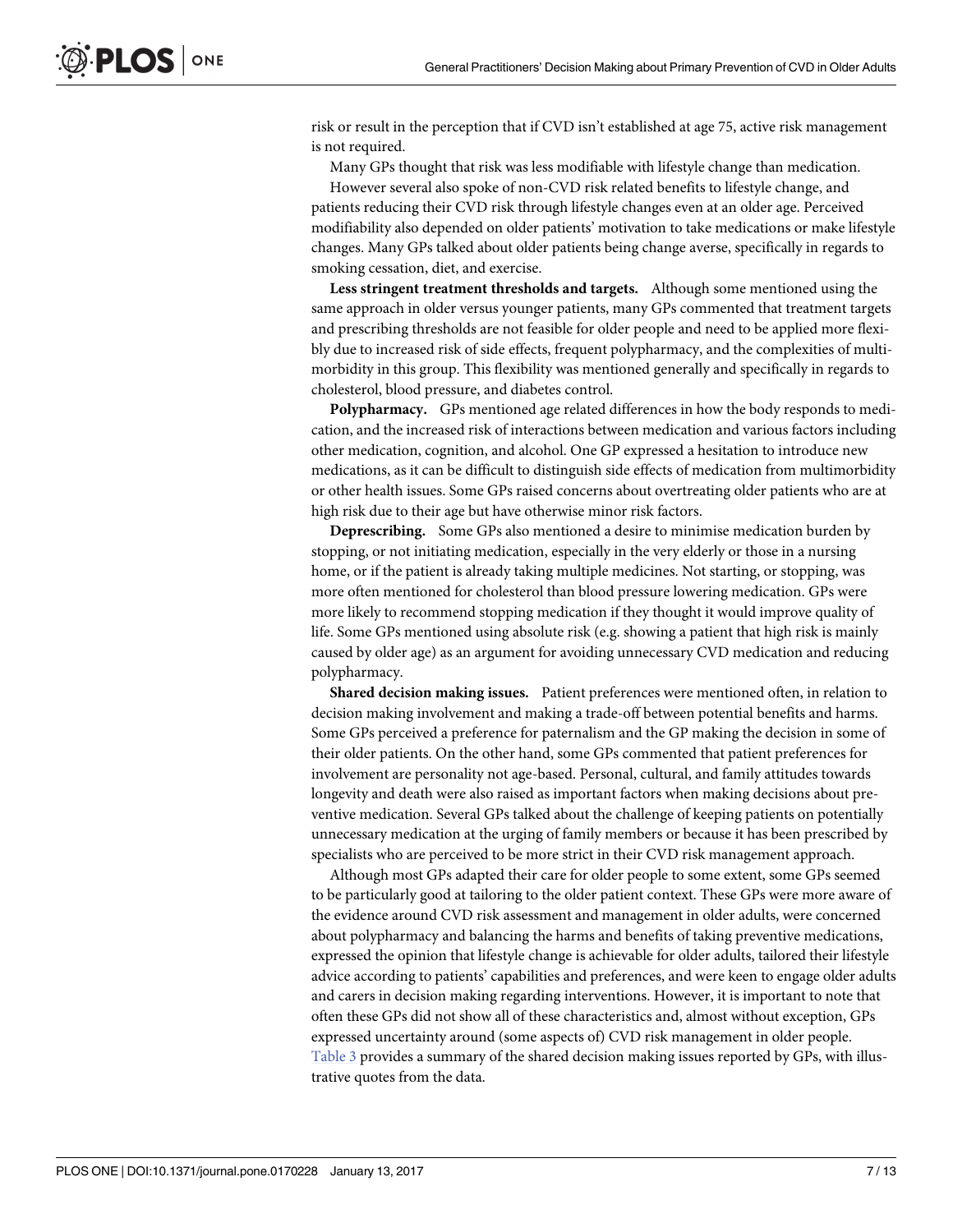| <b>Shared decision making</b><br>issues     | <b>Illustrative quote</b>                                                                                                                                                                                                                                                                                                                                                 |
|---------------------------------------------|---------------------------------------------------------------------------------------------------------------------------------------------------------------------------------------------------------------------------------------------------------------------------------------------------------------------------------------------------------------------------|
| Personality                                 | "My elderlies really like being involved in decision making. They like being<br>educated as to why I am suggesting something. I have one or two elderlies<br>who are of the old school just want to do what the Doctor says but most of<br>mine actually want to understand what's going on and want to be kept up to<br>date. And a few of mine actually Google." (GP27) |
| Cultural values                             | "They have a different cultural attitude towards longevity and that is you<br>squeeze every minute out of life. And you have to respect that. And, so<br>there's no question that you'd continue with Lipitor and aspirin, even in<br>people with dementia" (GP53)                                                                                                        |
| Acceptance of death                         | "I have some patients if they, that are $(\ldots)$ in that over 75 age bracket that<br>say look I've got to die of something, stop trying to keep me alive, stop<br>giving me all these medications." (GP42)                                                                                                                                                              |
| Conflict with other health<br>professionals | "Older patients that you've known for 20 plus years tend to want you to be<br>paternalistic and tend to trust youthey're telling you they don't want to<br>take it but and the cardiologist is saying they must take it and then they<br>want you to $()$ give them permission to not take it $()$ . And that's a very<br>hard path to tread." (GP12)                     |
| Conflict with family                        | "It is interesting, however, the number of relatives that object to mum with<br>metastatic breast cancer being, having her Lipitor stopped." (GP53)                                                                                                                                                                                                                       |
| <b>Experience of harms</b>                  | "I do listen to patient priorities and preferences. If the cholesterol<br>medication makes them feel miserable and icky $(\ldots)$ then it's really not<br>worth them going through that in terms of quality of life for a few percentage<br>points on a risk tool." (GP42)                                                                                               |

<span id="page-8-0"></span>**[Table](#page-7-0) 3. Shared decision making issues related to GPs' decision making about primary prevention of cardiovascular disease in older adults.**

doi:10.1371/journal.pone.0170228.t003

#### **Discussion**

This study identified factors that are likely to contribute to variation in how GPs manage CVD risk in older people (defined as  $\geq$  75 years). This includes: differences in GP knowledge of available evidence for CVD prevention, applicability of the guidelines for older people, attitudes towards ageing, awareness of older patient context, and perceived importance of CVD prevention and risk reduction in the older population. Some GPs suggested treating older patients the same as younger patients, assuming the guidelines apply equally to patients of all ages; other GPs considered older people's management required careful adjustment according to their specific context and circumstances. These latter GPs often mentioned the importance of reducing the burden of treatment and prioritising care (often with prevention perceived as less important than symptom management and improving/maintaining quality of life). It is not surprising that there is substantial variation in GP practice. Two recent reviews independently showed that clinical practice guidelines are highly disease specific and tend to ignore patient context [\[28\]](#page-12-0), often recommending the initiation of preventive medication therapy without consideration of multimorbidity, advanced illness, or limited life expectancy [[25](#page-12-0)].

When discussing CVD risk management approaches, GPs often distinguished between fit versus frail older patients. Many GPs treated healthy and fit older people the same as younger patients but were more cautious in their approach with frail older people and would consider not starting, or stopping, preventive medication in this group. GPs appeared to differ in their definitions of frailty although many referred to the following factors: multimorbidity, taking multiple medicines, dependence/living in nursing home, life limiting illness (for example cancer), and dementia [\[38\]](#page-12-0). Fit older patients were often defined as the 'genetically young,' on few medications, independent, and with an active lifestyle. Current clinical evidence seems to concur with this approach; increasingly studies show that although treatment with statins and/or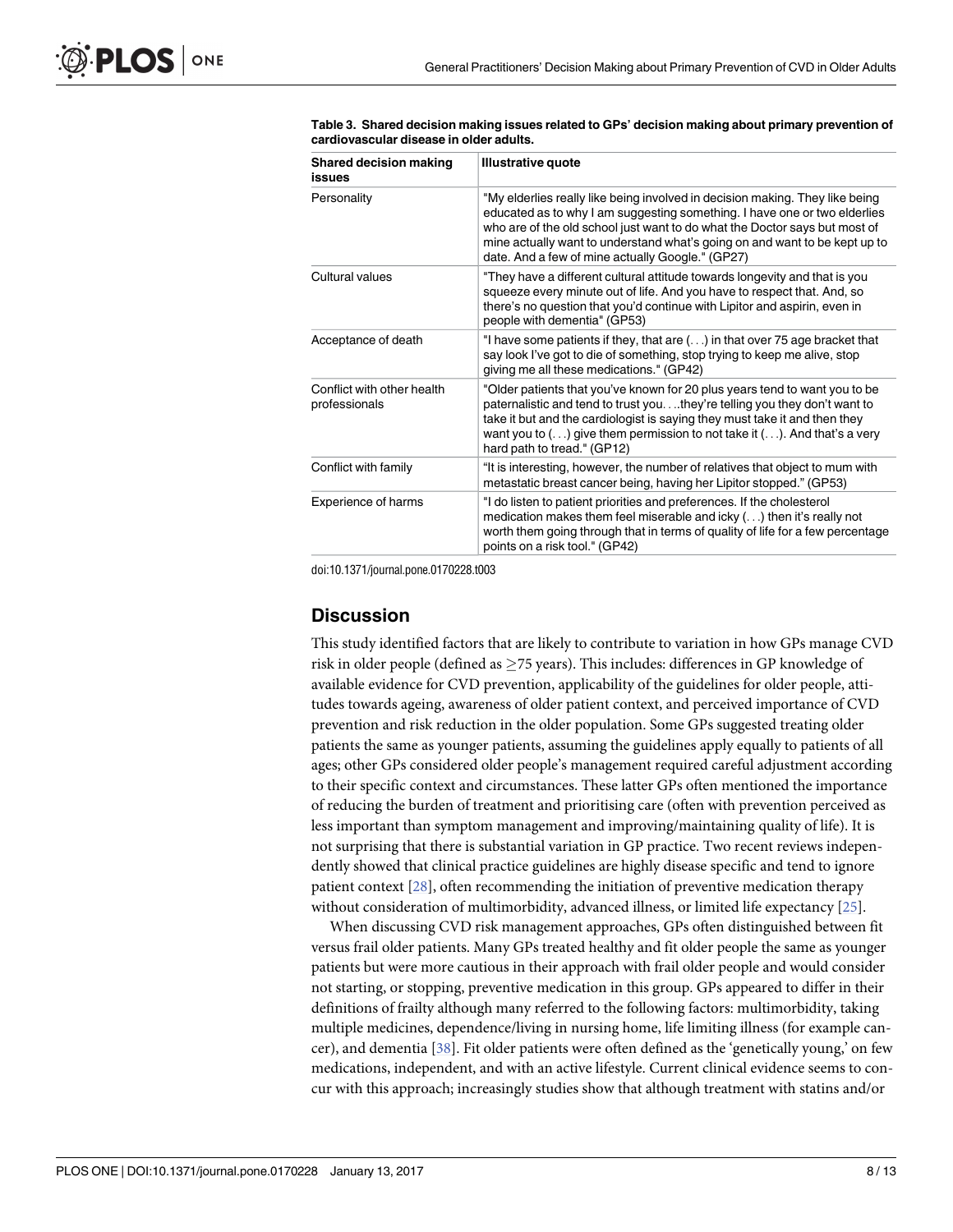<span id="page-9-0"></span>hypertension medication might be beneficial in older patients who are healthy and functionally independent, there is uncertainty about the benefits and increased risk of harm in frail older patients (including those with multimorbidity and/or a limited life expectancy)  $[2, 1]$  $[2, 1]$ [39,](#page-12-0) [40](#page-12-0)].

The potential benefits and harms of preventive treatment for older people at high risk of a first primary CVD event also apply to those with prior history of CVD; and the probability of either of these classifications increases with age (along with prevalence of undiagnosed 'silent' events [[41](#page-12-0)] which carry a similar prognosis to clinical events–these are especially likely where there is a history of clinical CVD or a person is at high risk of a first primary event [\[42\]](#page-12-0)). A qualitative focus group study of secondary CVD prevention in older people found similar dilemmas and uncertainties about the potential benefits and harms of secondary cardiovascular prevention, with management often based on frailty rather than chronological age [[43](#page-12-0)].

When discussing CVD risk management in older people, GPs almost exclusively talked about patients at either end of the spectrum (fit/robust versus frail), whereas in practice they will see many people who are likely to fit somewhere in the middle. A systematic review of 21 studies in 61,500 older people in the community estimated the prevalence rate of frailty as 9.9% (95% CI 9.6–10.2), and increasing with age (up to 26% in those 85 years or older) [ $44$ ]. Similarly, more than 60% of people 65 and over have two or more comorbidities, and the number of comorbidities increases rapidly with age [[45](#page-13-0)]. This may indirectly imply uncertainty about the best course of action for the group of patients who could not easily be identified as fit or frail. Dalton et al. [\[9\]](#page-11-0) reported that clinicians generally find it straightforward to provide recommendations about colorectal cancer screening for older patients who are in good health (screening recommendation) or poor health (recommendation not to screen) but were uncertain about their recommendations for patients with moderate morbidities. Clinicians considered it more challenging to estimate life expectancy and weigh the potential benefits and downsides of screening for this group. This suggests that the issues are relevant to the management of older patients more broadly.

Our results suggest that some GPs make a subjective assessment of frailty on their older patients and this in turn influences the approach they take on primary CVD prevention. More formal measures of frailty [[46](#page-13-0), [47](#page-13-0)] have been shown to be predictive of mortality, but it remains to be seen whether more formal objective assessments of frailty could be used to guide decisions about primary CVD prevention.

Due to the close balance between benefits and harms, shared decision making has been promoted in primary CVD prevention for older people [[25](#page-12-0), [40](#page-12-0)]. However, in line with previous work [\[48\]](#page-13-0), our interviews suggest that few GPs use a shared decision making approach and many refer to challenges associated with older patient involvement, including: third party involvement, a perception that older patients prefer a paternalistic relationship with their GP, and cognitive impairment. This is somewhat in contrast with a focus group study on secondary CVD prevention in which the majority of GPs mentioned using shared decision making as a way to deal with uncertainties around the management of older people [\[43\]](#page-12-0). The majority of the GPs in this study were highly skilled GPs (e.g. GPs with an interest in geriatrics and academic GPs), which may explain part of this difference.

The strengths of this study include a heterogeneous sample with a wide range of characteristics. Since GPs with strong opinions may have been more likely to agree to participate, some selection bias is possible. However, diverse opinions and approaches were reported, and on recruitment participating GPs were not aware that the interviews focused on CVD risk management in older patients specifically, suggesting that strong selection bias is unlikely. The sampling strategy aimed to maximise the range of experiences and views rather than be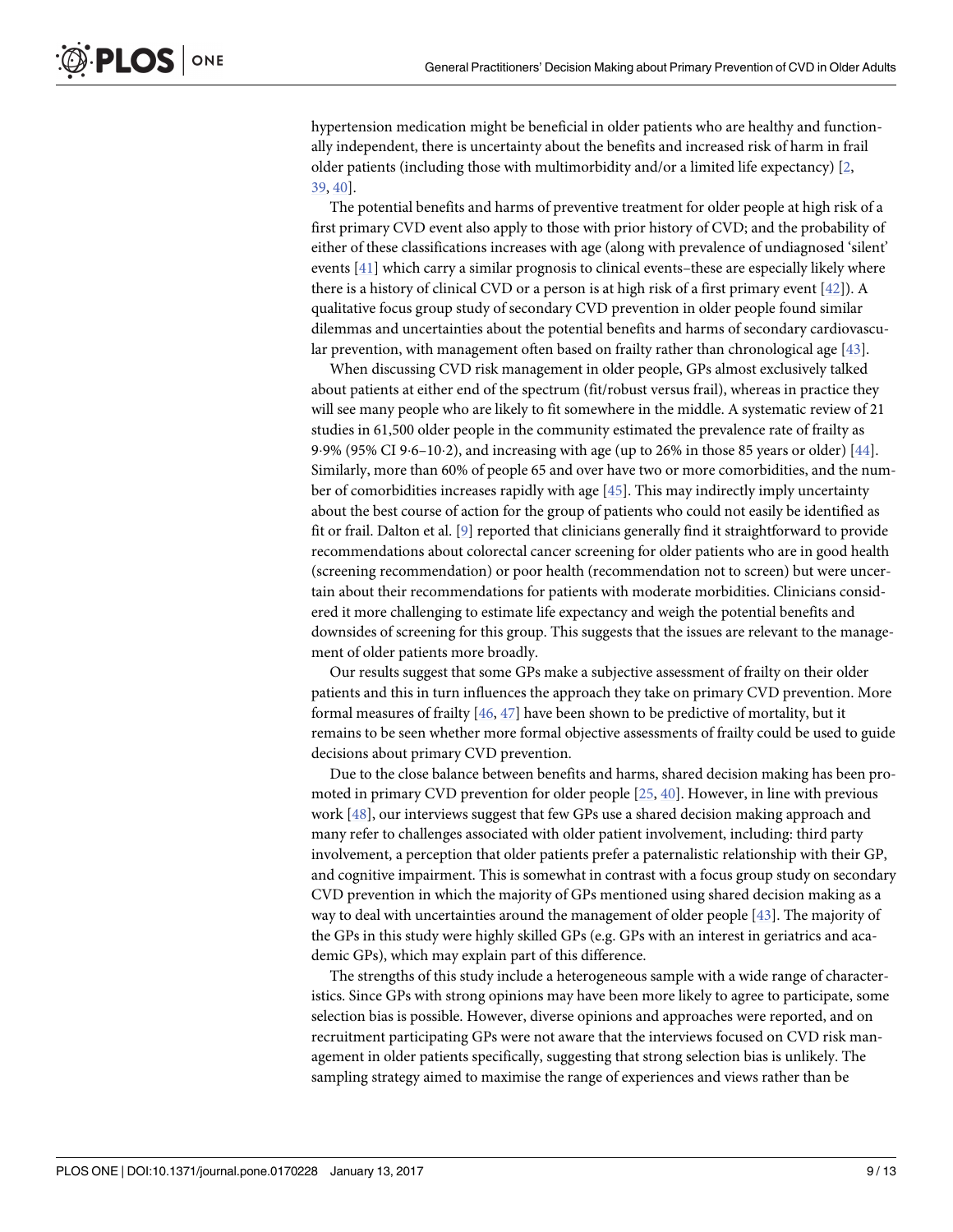<span id="page-10-0"></span>representative of the general GP population. Future research could investigate differences between GP and patient perceptions by comparing GP-patient dyads.

## **Conclusions**

Depending on their perceptions of ageing and CVD prevention, and their knowledge of available evidence, GPs vary in how they make decisions about primary CVD prevention in older people. More support for SDM with older patients in GP practice (e.g. training, decision aids) is needed. In addition, guidelines should adopt an approach that is more suited to the increasing population of older people with multimorbidity. These guidelines should provide guidance on the challenges faced by GPs, including limited available evidence, and balancing the harms and benefits of CVD prevention in older people of varying life expectancy and levels of frailty.

## **Supporting Information**

**S1 [Text](http://www.plosone.org/article/fetchSingleRepresentation.action?uri=info:doi/10.1371/journal.pone.0170228.s001). Cardiovascular Disease risk assessment interview study.** Semi-structured interview schedule.

(DOC)

**S1 [Table.](http://www.plosone.org/article/fetchSingleRepresentation.action?uri=info:doi/10.1371/journal.pone.0170228.s002) Evidence relating to GPs' decision making approach about primary prevention of cardiovascular disease in older adults.** Evidence relating to GPs' decision making approach about primary prevention of cardiovascular disease in older adults as described by [Table](#page-5-0) 2 (main text). (DOCX)

### **Acknowledgments**

We would like to thank the GPs who participated in the study, and Haryana Dhillon for assistance with administration and recruitment.

## **Author Contributions**

**Conceptualization:** JJ CB LI JD PG KM.

**Formal analysis:** JJ SM.

**Funding acquisition:** JJ LI JD PG KM.

**Investigation:** JJ SM.

**Methodology:** JJ CB LI JD PG KM.

**Project administration:** JJ.

**Writing – original draft:** JJ.

**Writing – review & editing:** JJ SM CB LI JD PG KB VN KM.

#### **References**

- **[1](#page-2-0).** Scott IA, Guyatt GH. Cautionary tales in the interpretation of clinical studies involving older persons. Arch Intern Med. 2010; 170(7): 587–595. doi: [10.1001/archinternmed.2010.18](http://dx.doi.org/10.1001/archinternmed.2010.18) PMID: [20386001](http://www.ncbi.nlm.nih.gov/pubmed/20386001)
- **[2](#page-2-0).** Benetos A, Rossignol P, Cherubini A, Joly L, Grodzicki T, Rajkumar C, et al. Polypharmacy in the aging patient: management of hypertension in octogenarians. JAMA. 2015; 314(2): 170–180. doi: [10.1001/](http://dx.doi.org/10.1001/jama.2015.7517) [jama.2015.7517](http://dx.doi.org/10.1001/jama.2015.7517) PMID: [26172896](http://www.ncbi.nlm.nih.gov/pubmed/26172896)
- **[3](#page-2-0).** Gnjidic D, Hilmer SN, Blyth FM, Naganathan V, Waite L, Seibel MJ, et al. Polypharmacy cutoff and outcomes: five or more medicines were used to identify community-dwelling older men at risk of different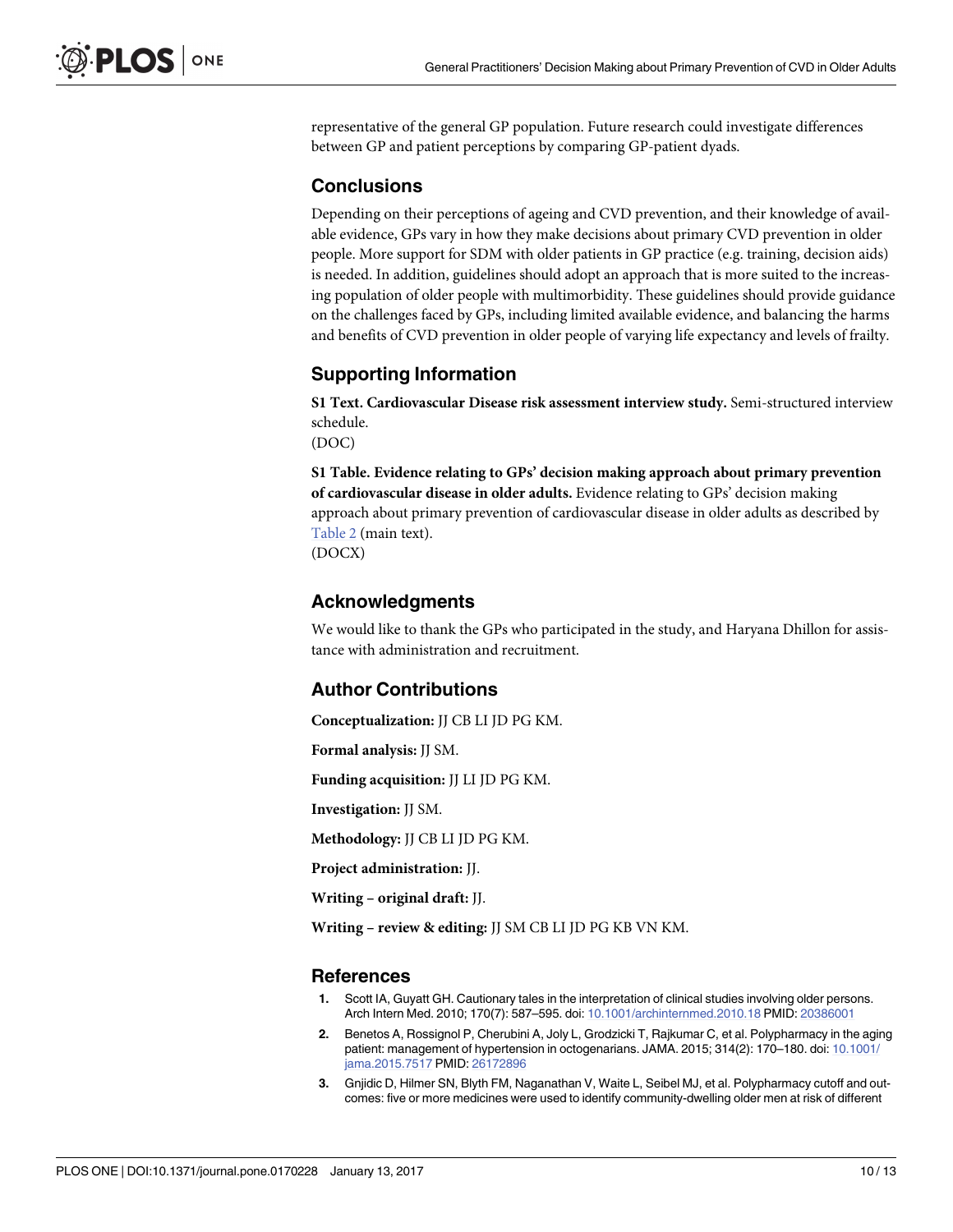adverse outcomes. J Clin Epidemiol. 2012; 65(9): 989–995. doi: [10.1016/j.jclinepi.2012.02.018](http://dx.doi.org/10.1016/j.jclinepi.2012.02.018) PMID: [22742913](http://www.ncbi.nlm.nih.gov/pubmed/22742913)

- <span id="page-11-0"></span>**[4](#page-2-0).** Tinetti ME, Bogardus ST Jr., Agostini JV. Potential pitfalls of disease-specific guidelines for patients with multiple conditions. N Engl J Med. 2004; 351(27): 2870–2874. doi: [10.1056/NEJMsb042458](http://dx.doi.org/10.1056/NEJMsb042458) PMID: [15625341](http://www.ncbi.nlm.nih.gov/pubmed/15625341)
- **[5](#page-2-0).** Fried TR, Tinetti ME, Iannone L, O'Leary JR, Towle V, Van Ness PH. Health outcome prioritization as a tool for decision making among older persons with multiple chronic conditions. Arch Intern Med. 2011; 171(20): 1854–1856. doi: [10.1001/archinternmed.2011.424](http://dx.doi.org/10.1001/archinternmed.2011.424) PMID: [21949032](http://www.ncbi.nlm.nih.gov/pubmed/21949032)
- **6.** Fried TR, McGraw S, Agostini JV, Tinetti ME. Views of older persons with multiple morbidities on competing outcomes and clinical decision-making. J Am Geriatr Soc. 2008; 56(10): 1839–1844. doi: [10.](http://dx.doi.org/10.1111/j.1532-5415.2008.01923.x) [1111/j.1532-5415.2008.01923.x](http://dx.doi.org/10.1111/j.1532-5415.2008.01923.x) PMID: [18771453](http://www.ncbi.nlm.nih.gov/pubmed/18771453)
- **[7](#page-2-0).** Tinetti ME, McAvay GJ, Fried TR, Foody JM, Bianco L, Ginter S, et al. Development of a tool for eliciting patient priority from among competing cardiovascular disease, medication-symptoms, and fall injury outcomes. J Am Geriatr Soc. 2008; 56(4): 730–736. doi: [10.1111/j.1532-5415.2007.01627.x](http://dx.doi.org/10.1111/j.1532-5415.2007.01627.x) PMID: [18266842](http://www.ncbi.nlm.nih.gov/pubmed/18266842)
- **[8](#page-2-0).** Weiner M, Wells S, Kerse N. Perspectives of general practitioners towards evaluation and treatment of cardiovascular disease among older people. J Prim Health Care. 2009; 1(3): 198–206. PMID: [20690383](http://www.ncbi.nlm.nih.gov/pubmed/20690383)
- **[9](#page-2-0).** Dalton AF, Golin CE, Esserman D, Pignone MP, Pathman DE, Lewis CL. Relationship between physicians' uncertainty about clinical assessments and patient-centered recommendations for colorectal cancer screening in the elderly. Med Decis Making. 2015; 35(4): 458–466. doi: [10.1177/](http://dx.doi.org/10.1177/0272989X15572828) [0272989X15572828](http://dx.doi.org/10.1177/0272989X15572828) PMID: [25712448](http://www.ncbi.nlm.nih.gov/pubmed/25712448)
- **[10](#page-2-0).** Schuling J, Gebben H, Veehof LJ, Haaijer-Ruskamp FM. Deprescribing medication in very elderly patients with multimorbidity: the view of Dutch GPs. A qualitative study. BMC Fam Pract. 2012; 13: 56. doi: [10.1186/1471-2296-13-56](http://dx.doi.org/10.1186/1471-2296-13-56) PMID: [22697490](http://www.ncbi.nlm.nih.gov/pubmed/22697490)
- **[11](#page-2-0).** Anthierens S, Tansens A, Petrovic M, Christiaens T. Qualitative insights into general practitioners views on polypharmacy. BMC Fam Pract. 2010; 11: 65. doi: [10.1186/1471-2296-11-65](http://dx.doi.org/10.1186/1471-2296-11-65) PMID: [20840795](http://www.ncbi.nlm.nih.gov/pubmed/20840795)
- **[12](#page-2-0).** Petersen LK, Christensen K, Kragstrup J. Lipid-lowering treatment to the end? A review of observational studies and RCTs on cholesterol and mortality in 80+-year olds. Age Ageing. 2010; 39(6): 674–680. doi: [10.1093/ageing/afq129](http://dx.doi.org/10.1093/ageing/afq129) PMID: [20952373](http://www.ncbi.nlm.nih.gov/pubmed/20952373)
- **13.** Gu Q, Burt VL, Dillon CF, Yoon S. Trends in antihypertensive medication use and blood pressure control among United States adults with hypertension: the National Health And Nutrition Examination Survey, 2001 to 2010. Circulation. 2012; 126(17): 2105–2114. doi: [10.1161/CIRCULATIONAHA.112.](http://dx.doi.org/10.1161/CIRCULATIONAHA.112.096156) [096156](http://dx.doi.org/10.1161/CIRCULATIONAHA.112.096156) PMID: [23091084](http://www.ncbi.nlm.nih.gov/pubmed/23091084)
- **[14](#page-2-0).** Rossello X, Pocock SJ, Julian DG. Long-Term Use of Cardiovascular Drugs Challenges for Research and for Patient Care. Journal Am Coll Cardiol. 2015; 66(11): 1273–1285.
- **[15](#page-2-0).** Russell BJ, Rowett D, Abernethy AP, Currow DC. Prescribing for comorbid disease in a palliative popu-lation: focus on the use of lipid-lowering medications. Intern Med J. 2014; 44(2): 177-184. doi: [10.1111/](http://dx.doi.org/10.1111/imj.12340) [imj.12340](http://dx.doi.org/10.1111/imj.12340) PMID: [24341863](http://www.ncbi.nlm.nih.gov/pubmed/24341863)
- **[16](#page-2-0).** Ferket BS, Colkesen EB, Visser JJ, Spronk S, Kraaijenhagen RA, Steyerberg EW, et al. Systematic review of guidelines on cardiovascular risk assessment: Which recommendations should clinicians follow for a cardiovascular health check? Arch Intern Med. 2010; 170(1): 27–40. doi: [10.1001/](http://dx.doi.org/10.1001/archinternmed.2009.434) [archinternmed.2009.434](http://dx.doi.org/10.1001/archinternmed.2009.434) PMID: [20065196](http://www.ncbi.nlm.nih.gov/pubmed/20065196)
- **[17](#page-2-0).** D'Agostino RB Sr., Vasan RS, Pencina MJ, Wolf PA, Cobain M, Massaro JM, et al. General cardiovascular risk profile for use in primary care: the Framingham Heart Study. Circulation. 2008; 117(6): 743– 753. doi: [10.1161/CIRCULATIONAHA.107.699579](http://dx.doi.org/10.1161/CIRCULATIONAHA.107.699579) PMID: [18212285](http://www.ncbi.nlm.nih.gov/pubmed/18212285)
- **[18](#page-2-0).** Jackson R. Cardiovascular risk prediction: are we there yet? Heart. 2008; 94(1): 1–3. doi: [10.1136/hrt.](http://dx.doi.org/10.1136/hrt.2007.138040) [2007.138040](http://dx.doi.org/10.1136/hrt.2007.138040) PMID: [18083943](http://www.ncbi.nlm.nih.gov/pubmed/18083943)
- **[19](#page-2-0).** Liew SM, Jackson R, Mant D, Glasziou P. Should identical CVD risks in young and old patients be managed identically? Results from two models. BMJ Open. 2012; 2(2): e000728. doi: [10.1136/bmjopen-](http://dx.doi.org/10.1136/bmjopen-2011-000728)[2011-000728](http://dx.doi.org/10.1136/bmjopen-2011-000728) PMID: [22382122](http://www.ncbi.nlm.nih.gov/pubmed/22382122)
- **[20](#page-2-0).** Vollrath AM, Sinclair C, Hallenbeck J. Discontinuing cardiovascular medications at the end of life: lipidlowering agents. J Palliat Med. 2005; 8(4): 876–881. doi: [10.1089/jpm.2005.8.876](http://dx.doi.org/10.1089/jpm.2005.8.876) PMID: [16128666](http://www.ncbi.nlm.nih.gov/pubmed/16128666)
- **[21](#page-2-0).** Holmes HM, Todd A. Evidence-based deprescribing of statins in patients with advanced illness. JAMA Intern Med. 2015; 175(5): 701–702. doi: [10.1001/jamainternmed.2015.0328](http://dx.doi.org/10.1001/jamainternmed.2015.0328) PMID: [25799203](http://www.ncbi.nlm.nih.gov/pubmed/25799203)
- **[22](#page-2-0).** American Geriatrics Society Expert Panel on the Care of Older Adults with Multimorbidity. Patient-centered care for older adults with multiple chronic conditions: a stepwise approach from the American Geriatrics Society. J Am Geriatr Soc. 2012; 60(10): 1957–1968. doi: [10.1111/j.1532-5415.2012.04187.](http://dx.doi.org/10.1111/j.1532-5415.2012.04187.x) [x](http://dx.doi.org/10.1111/j.1532-5415.2012.04187.x) PMID: [22994844](http://www.ncbi.nlm.nih.gov/pubmed/22994844)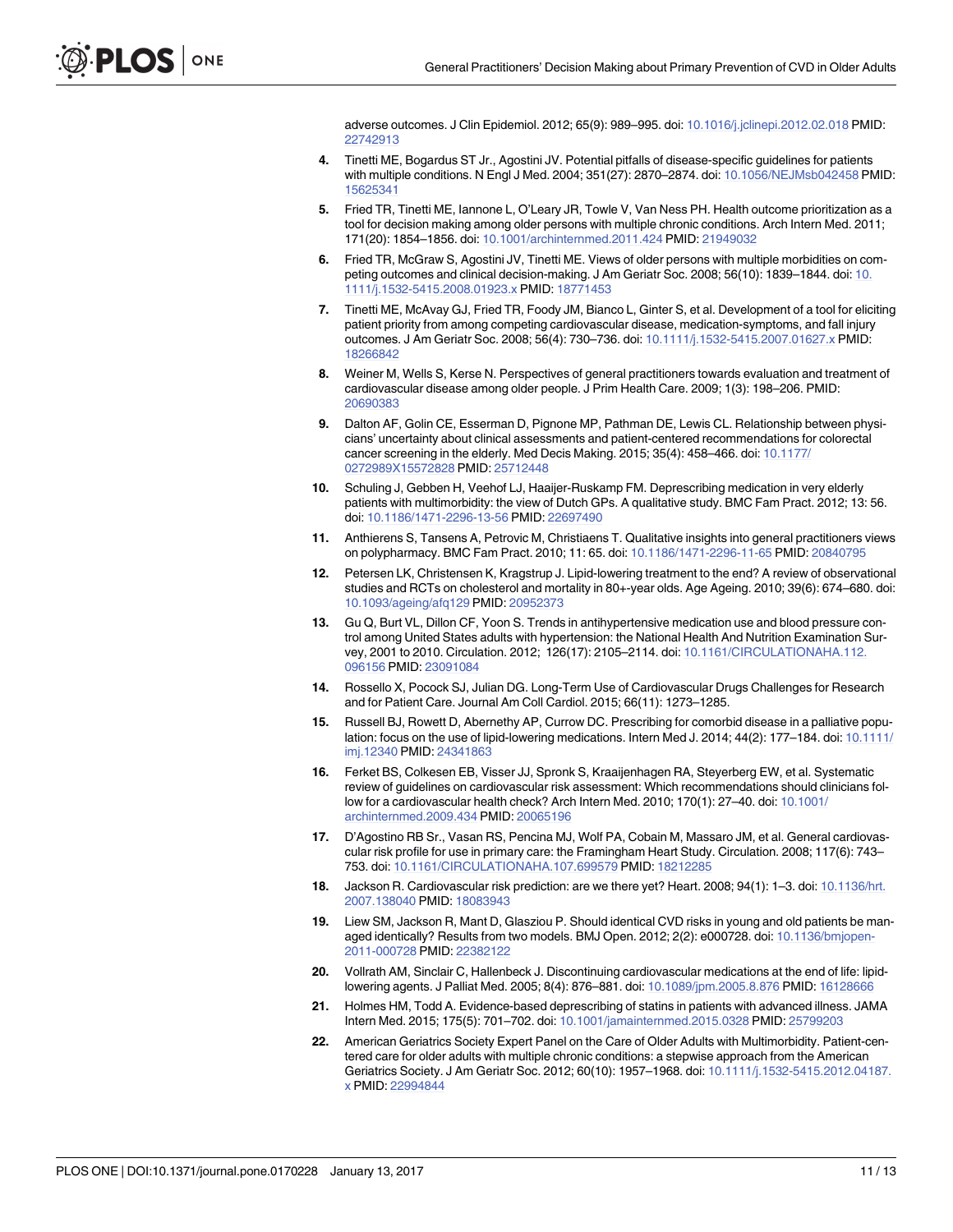- <span id="page-12-0"></span>**23.** Leppin AL, Montori VM, Gionfriddo MR. Minimally disruptive medicine: a pragmatically comprehensive model for delivering care to patients with multiple chronic conditions. Healthcare. 2015; 3(1): 50–63. doi: [10.3390/healthcare3010050](http://dx.doi.org/10.3390/healthcare3010050) PMID: [27417747](http://www.ncbi.nlm.nih.gov/pubmed/27417747)
- **[24](#page-2-0).** Muth C, van den Akker M, Blom JW, Mallen CD, Rochon J, Schellevis FG et al. The Ariadne principles: how to handle multimorbidity in primary care consultations. BMC Med. 2014; 12(1): 223.
- **[25](#page-2-0).** Jansen J, McKinn S, Bonner C, Irwig L, Doust J, Glasziou P, et al. Systematic review of clinical practice guidelines recommendations about primary cardiovascular disease prevention for older adults. BMC Fam Pract. 2015; 16(1): 104.
- **26.** Vitry AI, Zhang Y. Quality of Australian clinical guidelines and relevance to the care of older people with multiple comorbid conditions. M J Aust. 2008; 189(7): 360–365.
- **27.** Mutasingwa DR, Ge H, Upshur REG. How applicable are clinical practice guidelines to elderly patients with comorbidities? Can Fam Physician. 2011; 57(7): e253–e262. PMID: [21753084](http://www.ncbi.nlm.nih.gov/pubmed/21753084)
- **[28](#page-2-0).** Wyatt KD, Stuart LM, Brito JP, Carranza Leon B, Domecq JP, Prutsky GJ, et al. Out of context: clinical practice guidelines and patients with multiple chronic conditions: a systematic review. Med Care. 2014; 52 Suppl 3: S92–S100.
- **[29](#page-3-0).** Christian AH, Mills T, Simpson SL, Mosca L. Quality of cardiovascular disease preventive care and physician/practice characteristics. J Gen Intern Med. 2006; 21(3): 231–237. doi: [10.1111/j.1525-1497.](http://dx.doi.org/10.1111/j.1525-1497.2006.00331.x) [2006.00331.x](http://dx.doi.org/10.1111/j.1525-1497.2006.00331.x) PMID: [16637822](http://www.ncbi.nlm.nih.gov/pubmed/16637822)
- **30.** Doroodchi H, Abdolrasulnia M, Foster JA, Foster E, Turakhia MP, Skelding KA, et al. Knowledge and attitudes of primary care physicians in the management of patients at risk for cardiovascular events. BMC Fam Pract. 2008; 9: 42. doi: [10.1186/1471-2296-9-42](http://dx.doi.org/10.1186/1471-2296-9-42) PMID: [18611255](http://www.ncbi.nlm.nih.gov/pubmed/18611255)
- **31.** Schmittdiel JA, Traylor A, Uratsu CS, Mangione CM, Ferrara A, Subramanian U. The association of patient-physician gender concordance with cardiovascular disease risk factor control and treatment in diabetes. J Womens Health. 2009; 18(12): 2065–2070.
- **[32](#page-3-0).** Pound P, Britten N, Morgan M, Yardley L, Pope C, Daker-White G, et al. Resisting medicines: a synthesis of qualitative studies of medicine taking. Soc Sci Med. 2005; 61(1): 133–155. doi: [10.1016/j.](http://dx.doi.org/10.1016/j.socscimed.2004.11.063) [socscimed.2004.11.063](http://dx.doi.org/10.1016/j.socscimed.2004.11.063) PMID: [15847968](http://www.ncbi.nlm.nih.gov/pubmed/15847968)
- **[33](#page-3-0).** Bonner C, Jansen J, McKinn S, Irwig L, Doust J, Glasziou P, et al. General practitioners' use of different cardiovascular risk assessment strategies: a qualitative study. M J Aust. 2013; 199(7): 485–489.
- **[34](#page-3-0).** Bonner C, Jansen J, McKinn S, Irwig L, Doust J, Glasziou P, et al. How do general practitioners and patients make decisions about cardiovascular disease risk? Health Psychol. 2015; 34(3): 253–261. doi: [10.1037/hea0000122](http://dx.doi.org/10.1037/hea0000122) PMID: [25133842](http://www.ncbi.nlm.nih.gov/pubmed/25133842)
- **[35](#page-3-0).** Bowen GA. Naturalistic inquiry and the saturation concept: a research note. Qual Res. 2008; 8(1): 137– 152.
- **[36](#page-4-0).** Ritchie J, Spencer L, O'Connor W. Carrying out qualitative analysis. In: Ritchie J, Spencer L, editors. Qualitative research practice: a guide for social science students and researchers. London: Sage Publications; 2003. p. 219–262.
- **[37](#page-4-0).** Barbour RS. Checklists for improving rigour in qualitative research: a case of the tail wagging the dog? BMJ. 2001; 322(7294): 1115–1117. PMID: [11337448](http://www.ncbi.nlm.nih.gov/pubmed/11337448)
- **[38](#page-8-0).** Rodriguez-Manas L, Fried LP. Frailty in the clinical scenario. Lancet. 2015; 385(9968): e7–9. doi: [10.](http://dx.doi.org/10.1016/S0140-6736(14)61595-6) [1016/S0140-6736\(14\)61595-6](http://dx.doi.org/10.1016/S0140-6736(14)61595-6) PMID: [25468154](http://www.ncbi.nlm.nih.gov/pubmed/25468154)
- **[39](#page-9-0).** Savarese G, Gotto AM Jr., Paolillo S, D'Amore C, Losco T, Musella F, et al. Benefits of statins in elderly subjects without established cardiovascular disease: a meta-analysis. J Am Coll Cardiol. 2013; 62(22): 2090–2099. doi: [10.1016/j.jacc.2013.07.069](http://dx.doi.org/10.1016/j.jacc.2013.07.069) PMID: [23954343](http://www.ncbi.nlm.nih.gov/pubmed/23954343)
- **[40](#page-9-0).** Kutner JS, Blatchford PJ, Taylor DH Jr., Ritchie CS, Bull JH, Fairclough DL, et al. Safety and benefit of discontinuing statin therapy in the setting of advanced, life-limiting illness: a randomized clinical trial. JAMA Intern Med. 2015; 175(5): 691–700. doi: [10.1001/jamainternmed.2015.0289](http://dx.doi.org/10.1001/jamainternmed.2015.0289) PMID: [25798575](http://www.ncbi.nlm.nih.gov/pubmed/25798575)
- **[41](#page-9-0).** Schelbert EB, Cao JJ, Sigurdsson S, Aspelund T, Kellman P, Aletras AH, et al. Prevalence and prognosis of unrecognized myocardial infarction determined by cardiac magnetic resonance in older adults. JAMA. 2012; 308(9): 890–896. doi: [10.1001/2012.jama.11089](http://dx.doi.org/10.1001/2012.jama.11089) PMID: [22948699](http://www.ncbi.nlm.nih.gov/pubmed/22948699)
- **[42](#page-9-0).** Ramos R, Albert X, Sala J, Garcia-Gil M, Elosua R, Marrugat J, et al. Prevalence and incidence of Qwave unrecognized myocardial infarction in general population: Diagnostic value of the electrocardiogram. The REGICOR study. Int J Cardiol. 2016; 225:300–305. doi: [10.1016/j.ijcard.2016.10.005](http://dx.doi.org/10.1016/j.ijcard.2016.10.005) PMID: [27744207](http://www.ncbi.nlm.nih.gov/pubmed/27744207)
- **[43](#page-9-0).** Van Peet PG, Drewes YM, Gussekloo J, de Ruijter W. GPs' perspectives on secondary cardiovascular prevention in older age: a focus group study in the Netherlands. Br J Gen Pract. 2015 Nov; 65(640): e739–47. doi: [10.3399/bjgp15X687373](http://dx.doi.org/10.3399/bjgp15X687373) PMID: [26500321](http://www.ncbi.nlm.nih.gov/pubmed/26500321)